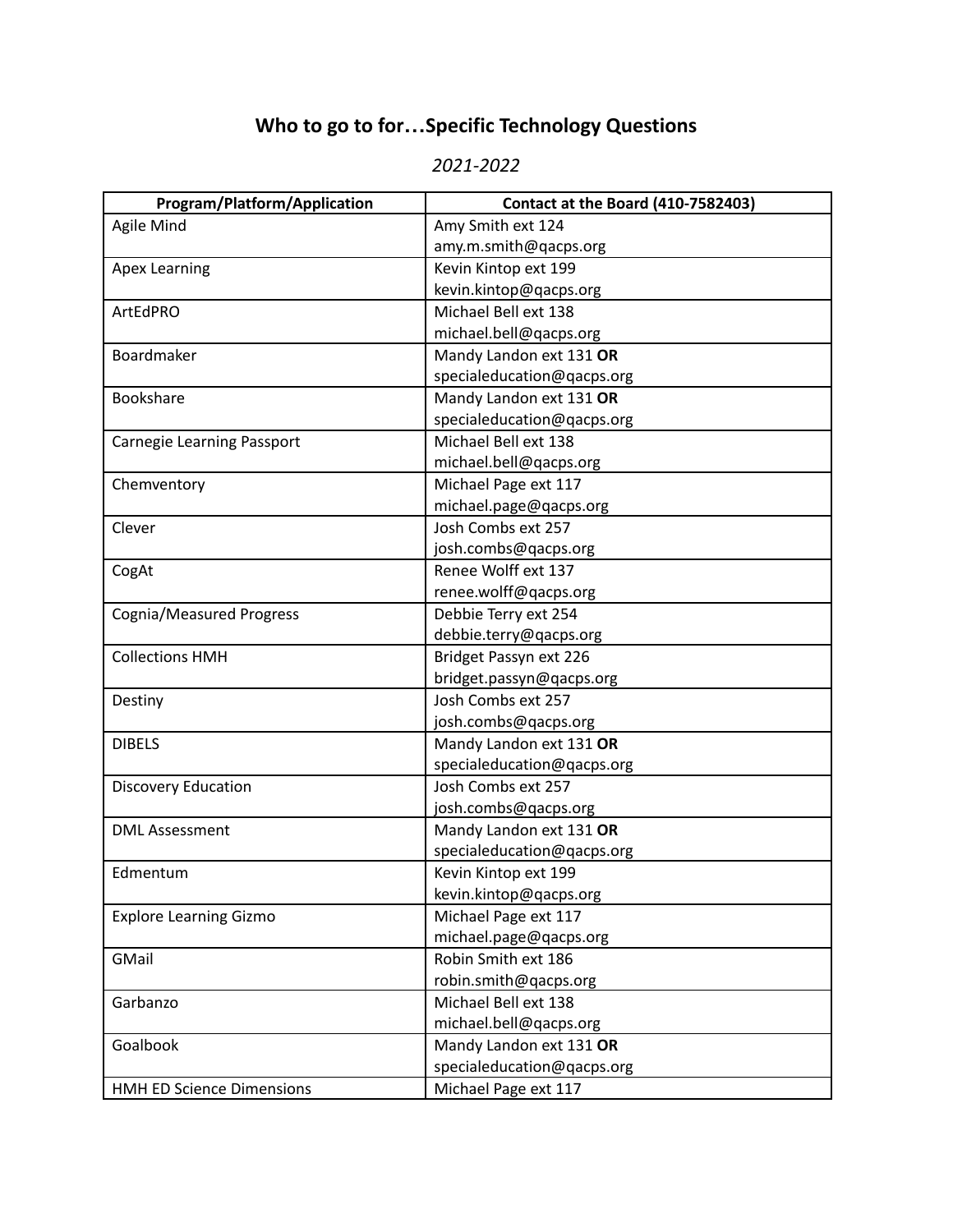|                                       | michael.page@qacps.org                |
|---------------------------------------|---------------------------------------|
| <b>HMH ED Social Studies</b>          | Adam Tolley ext 252                   |
|                                       | adam.tolley@qacps.org                 |
| <b>InfoFinder</b>                     | John Murdoch 410-758-0489 (warehouse) |
| InfoSnap/Enrollment                   | Robin Smith ext 186                   |
|                                       | robin.smith@qacps.org                 |
| iReady                                | Amy Smith ext 124                     |
|                                       | amy.m.smith@qacps.org                 |
| Kindergarten Readiness Assessment     | Debbie Terry ext 254                  |
|                                       | debbie.terry@qacps.org                |
| Maryland Online IEP                   | Mandy Landon ext 131 OR               |
|                                       | specialeducation@qacps.org            |
| <b>Math 180</b>                       | Amy Smith ext 124                     |
|                                       | amy.m.smith@qacps.org                 |
| myPerspectives (Savvas)               | Bridget Passyn ext 226 &              |
|                                       | Josh Combs ext 257                    |
| Naviance                              | Matt Evans ext 155                    |
|                                       | starke.evans@qacps.org                |
| PearDeck                              | Kevin Michaels ext 172                |
|                                       | kevin.michaels@qacps.org              |
| <b>Pearson Access</b>                 | Tracy Kenna ext 263                   |
|                                       | tracy.kenna@qacps.org                 |
| PebbleGO (K-5)                        | Kimberly Adams ext 175                |
|                                       | kimberly.adams@qacps.org              |
| <b>Performance Matters</b>            | Renee Wolff ext 137                   |
|                                       | renee.wolff@qacps.org                 |
| <b>PLTW</b>                           | Adam Tolley ext 252                   |
|                                       | adam.tolley@qacps.org                 |
| PowerSchool                           | Chris Brown ext 261                   |
|                                       | christopher.brown@qacps.org           |
| Quaver - Music (K-8)                  | Michael Bell ext 138                  |
|                                       | michael.bell@qacps.org                |
| Read 180                              | Bridget Passyn ext 226                |
|                                       | bridget.passyn@qacps.org              |
| Readtopia                             | Mandy Landon ext 131 OR               |
|                                       | specialeducation@qacps.org            |
| Savvas Math 8 and Algebra 1           | Cora Ruth ext 178                     |
|                                       | cora.ruth@qacps.org                   |
| Savvas/myWorldinteractive             | Adam Tolley ext 252                   |
|                                       | adam.tolley@qacps.org                 |
| <b>School Messenger</b>               | Renee Wolff ext 137                   |
|                                       | renee.wolff@qacps.org                 |
| Schoology                             | Overall - Kevin Michaels ext 172      |
|                                       | kevin.michaels@qacps.org              |
| <b>Science Textbook Online Access</b> | Michael Page ext 117                  |
|                                       | michael.page@qacps.org                |